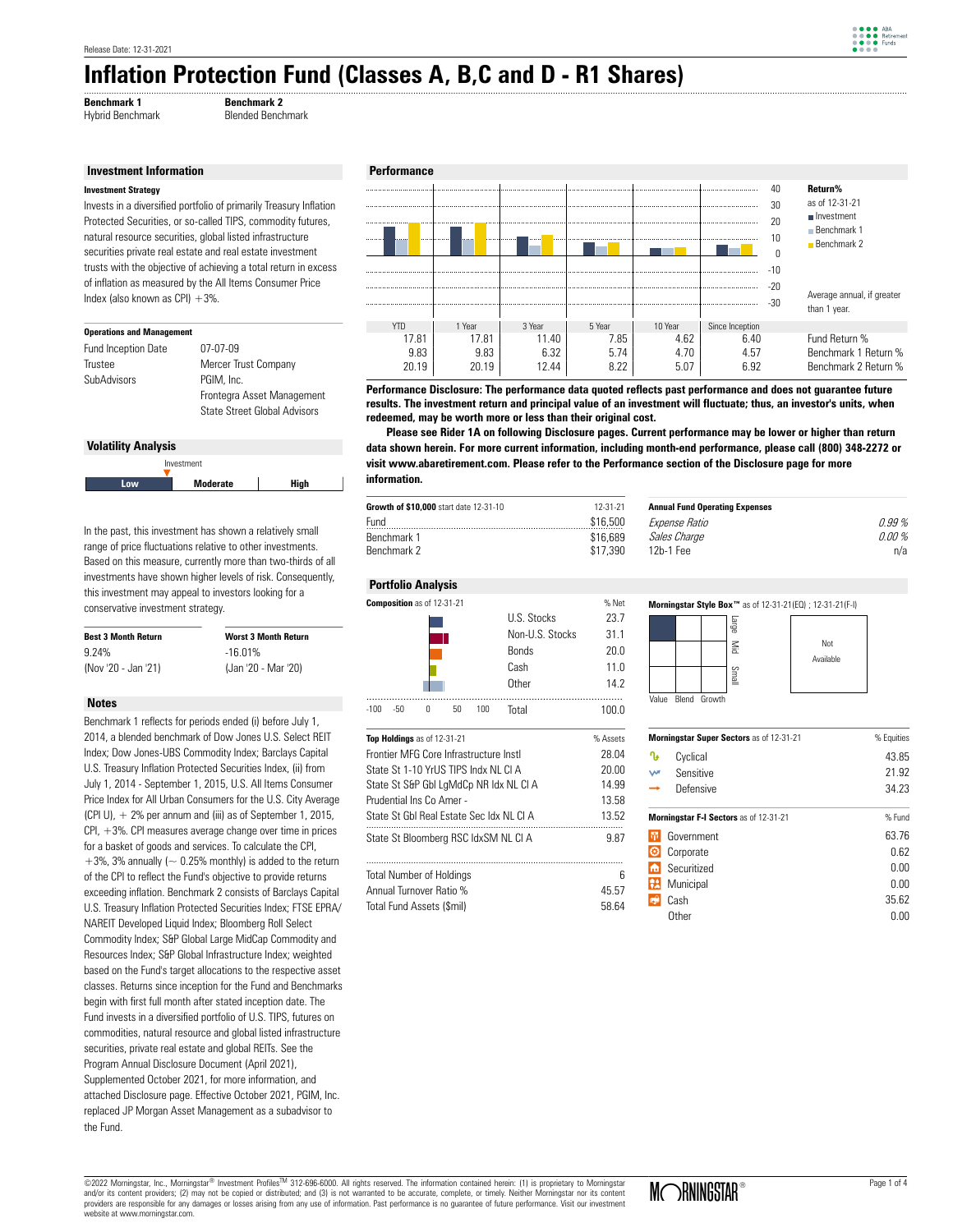# **Disclosure**

**You should consider the investment objectives, risks, charges and expenses of the investment options carefully before investing. All units of the collective investment funds (each, a 'Fund' and collectively, the 'Funds') offered under the Collective Trust that serve as investment options under the ABA Retirement Funds Program ("the Program") are exempt from registration under the Securities Act of 1933. For a copy of the Program Disclosure Document with more complete information, including charges and expenses associated with the Program, or to speak with a Plan Consultant, call 800.826.8901, visit www.abaretirement.com or write to: ABA Retirement Funds, P.O. Box 55072, Boston, MA 02205-5072. Please read the information carefully before investing. For email inquiries, contact contactus@abaretirement.com.**

### **Performance**

The total return of a Fund reflects performance after adjustment for fees and expenses. Each Fund's performance is compared with the investment record of a comparable market index or other benchmark. The benchmark is a portfolio of specified securities and the benchmark does not reflect any initial or ongoing fees or expenses. Securities held in a Fund's portfolio may differ significantly from the securities that comprise the benchmark.

The past performance of a Fund or benchmark is no guarantee of future performance.

#### **Best and Worst 3 Month Return**

Morningstar calculates best and worst 3-month performance (in percentage terms) of each Fund on a monthly basis.

Best 3-Month Return: The highest total return a Fund has posted in a consecutive three-month period over the trailing 15 years, or if a Fund has been in operation for less than 15 years, since the Fund's inception.

Worst 3-Month Return: The lowest total return a Fund has posted in a consecutive three-month period over the trailing 15 years, or if a Fund has been in operation for less than 15 years, since the Fund's inception.

The past performance of a Fund is no guarantee of future performance.

#### **Growth of \$10,000**

Growth of \$10,000 shows a Fund's hypothetical performance based on how an assumed \$10,000 investment in the Fund would have grown over time. The growth of \$10,000 begins at the date shown in the module. Also shown is the hypothetical growth of \$10,000 based on the investment record of the Fund's Benchmark over the same period. The inclusion of the information on the Benchmark allows investors to compare the performance of the Fund with the performance of the Benchmark. The past performance of a Fund or Benchmark is no guarantee of future performance.

# **Morningstar Style Box™**

The Morningstar Style Box™ reveals a fund's investment style. For equity funds the vertical axis shows the market capitalization of the long stocks owned and the horizontal axis shows investment style (value, blend, or growth).

For fixed-income funds, the vertical axis shows the credit quality of the fixed income securities owned and the horizontal axis shows interest rate sensitivity as measured by a bond's effective duration.

Morningstar seeks credit rating information from fund companies on a periodic basis (e.g., quarterly). In compiling credit rating information Morningstar accepts credit ratings reported by fund companies that have been issued by all Nationally Recognized Statistical Rating Organizations (NRSROs). For a list of all NRSROs, please visit http:// www.sec.gov/divisions/marketreg/ratingagency.htm. Additionally, Morningstar accepts foreign credit ratings from widely recognized or registered rating agencies. If two rating organizations/agencies have rated a security, fund companies are to report the lower rating; if three or more organizations/ agencies have rated a security, fund companies are to report the median rating, and in cases where there are more than two organization/agency ratings and a median rating does not exist, fund companies are to use the lower of the two middle ratings. PLEASE NOTE: Morningstar, Inc. is not itself an NRSRO nor does it issue a credit rating on the fund. An NRSRO or rating agency ratings can change from time-totime.

For credit quality, Morningstar combines the credit rating information provided by the fund companies with an average default rate calculation to come up with a weighted-average credit quality. The weighted-average credit quality is currently a letter that roughly corresponds to the scale used by a leading NRSRO. Bond funds are assigned a style box placement of "low", "medium", or "high" based on their average credit quality. Funds with a low credit quality are those whose weighted-average credit quality is determined to be less than "BBB-"; medium are those less than "AA-", but greater or equal to "BBB-"; and high are those with a weighted-average credit quality of "AA-" or higher. When classifying a bond portfolio, Morningstar first maps the NRSRO credit ratings of the underlying holdings to their respective default rates (as determined by Morningstar's analysis of actual historical default rates). Morningstar then averages these default rates to determine the average default rate for the entire bond fund. Finally, Morningstar maps this average default rate to its corresponding credit rating along a convex curve.

For interest-rate sensitivity, Morningstar obtains from fund companies the average effective duration. Generally, Morningstar classifies a fixed-income fund's interest-rate sensitivity based on the effective duration of the Morningstar Core Bond Index (MCBI), which is currently three years. The classification of Limited will be assigned to those funds whose average effective duration is between 25% to 75% of MCBI's average effective duration; funds whose average effective duration is between 75% to 125% of the MCBI will be classified as Moderate; and those that are at 125% or greater of the average effective duration of the MCBI will be classified as Extensive.

For municipal bond funds, Morningstar also obtains from fund companies the average effective duration. In these cases static breakpoints are utilized. These breakpoints are as follows: (i) Limited: 4.5 years or less; (ii) Moderate: more than 4.5 years but less than 7 years; and (iii) Extensive: more than 7 years. In addition, for non-US taxable and non-US

domiciled fixed income funds static duration breakpoints are used: (i) Limited: less than or equal to 3.5 years; (ii) Moderate: greater than 3.5 and less than equal to 6 years; (iii) Extensive: greater than 6 years.

#### **Fees and Expenses**

Reflects the expense ratio of the Fund based on the amounts incurred by the Fund for its last fiscal year. An explanation of the manner in which certain deductions and fees are calculated and the portions of these deductions and fees paid to certain parties in connection with the Program can be found in the Program Disclosure Document.

#### **Risks**

As with any investment, you could lose money on your investment. The unit value of each Fund typically fluctuates daily based on changes in the value of the securities held by the Fund. The investment strategies that the Funds' investment advisors use may not produce the intended results. For detailed information about these risks, please refer to the Program Disclosure Document.

**Retirement Date Fund Risk:** Generally speaking, Retirement Date Funds target a certain date range for retirement, or the date the investor plans to start withdrawing money. Investors can select the Fund that most closely corresponds to their anticipated retirement date. These Funds are designed to rebalance to a more conservative investment approach as the target date nears. An investment in a Retirement Date Fund is not guaranteed from investment loss at any time, including on or after the target date.

The Funds offered under the Collective Trust are not mutual funds and are not registered as investment companies under the Investment Company Act of 1940 and, therefore, are not subject to compliance with the requirements of such act or the protections afforded thereunder. **In addition, Units of the Funds are not deposits of or obligations of, or guaranteed or endorsed by, Mercer Trust Company or any other bank, are not insured by the Federal Deposit Insurance Corporation, the Board of Governors of the Federal Reserve, or any other agency, and involve risks including the possible loss of principal.** Please review the Program Disclosure Document for more information regarding the Funds and the Program, including fees and expenses.

The Glossary of Terms set forth below contains definitions of, and additional information with respect to, the terms used herein and is an integral part hereof.

## **GLOSSARY OF TERMS**

**Annual Turnover Ratio:** Represents the frequency with which a Fund bought and sold securities in which it invests during the most recently completed calendar year next preceding the issuance of the Program Disclosure Document. As the level of portfolio turnover increases, transaction expenses incurred by the Fund, such as brokerage commissions, increase, which may adversely affect the Fund's performance.

**Benchmark:** An index or other standard against which a Fund's performance is measured. A large capitalization U.S. stock fund's returns, for instance, are often compared with

©2022 Morningstar, Inc., Morningstar® Investment ProfilesTM 312-696-6000. All rights reserved. The information contained herein: (1) is proprietary to Morningstar and/or its content providers; (2) may not be copied or distributed; and (3) is not warranted to be accurate, complete, or timely. Neither Morningstar nor its content providers are responsible for any damages or losses arising from any use of information. Past performance is no guarantee of future performance. Visit our investment website at www.morningstar.com.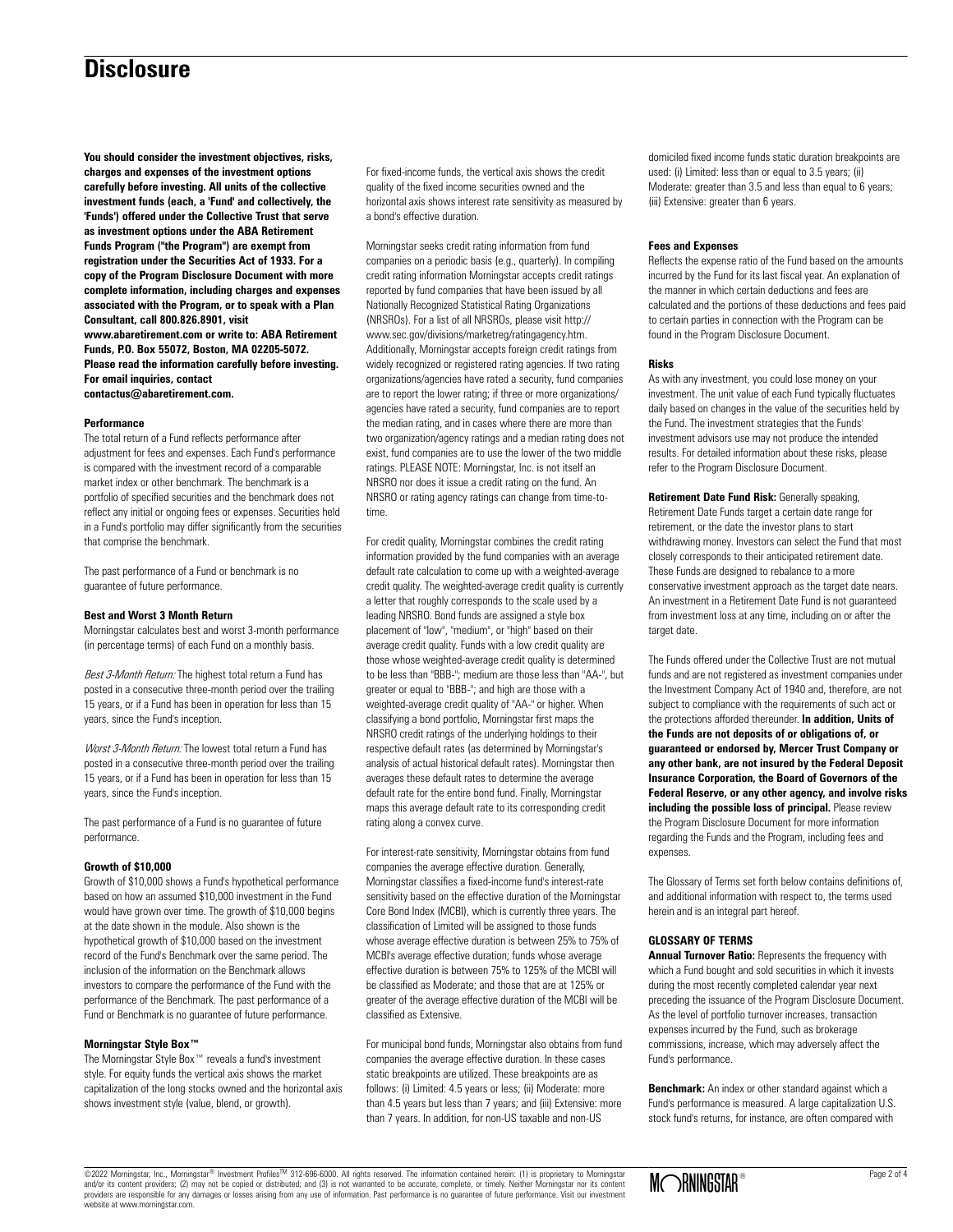# **Disclosure**

the investment record of large-capitalization U.S. domiciled issuers of the S&P 500 index.

**Capital appreciation:** An increase in the price of a security. This is one of the two primary sources of an investor's total return. The other primary source is income.

**Composition:** The types of securities held in a Fund's portfolio. A portfolio's composition will tell you something about its risk level. Funds that hold a large percentage of assets in cash or cash equivalents usually carry less risk because not all of their holdings are as exposed to market movements. The Portfolio Analysis pie chart can be used to determine how much of your investment consists of stocks, bonds and cash, including foreign stocks.

**Coupon:** A bond coupon refers to the periodic interest payments that a bond holder is entitled to receive for holding a bond.

**Credit Analysis:** For fixed-income Funds, credit analysis assesses the quality of the U.S. and non-U.S. bonds in a Fund's portfolio. Credit quality can influence the returns of portfolios that invest heavily in bonds. The Credit Analysis graph shows the respective percentage of Fund assets invested in securities rated in each of the major credit ratings categories, as determined by Standard & Poor's or Moody's (which are major credit rating agencies). The most highly rated bonds are rated AAA. Bonds with a BBB rating are in the lowest category that is still considered to be of investment grade. Bonds that are rated at or lower than BB (often called junk bonds or high-yield bonds) are considered to be quite speculative and more risky than higher-rated bonds. Any bonds that appear in the NR/NA category are either not rated by Standard & Poor's or Moody's or did not have a rating available as of the release date of this communication.

**Duration:** A measure of the sensitivity of the price (the value of principal) of a fixed-income security to a change in interest rates. Duration is expressed as a number of years. Rising interest rates generally lead to falling bond prices, while declining interest rates result in rising bond prices. The longer the duration, the greater the increase or decrease, as applicable, in a bond's price in response to interest rate changes.

**Equity:** Another term for stock, which is issued by a company and generally trades on an exchange.

**Growth:** There are two common uses of the word growth in the investment industry. In one sense, growth refers to an increase in a company's profits or sales. In the other sense, growth refers to a style of investing in which investment advisors seek to invest in firms with rapidly increasing profits or sales, often focusing less on the relative estimated enterprise or asset values as compared to the prices they pay for such stocks.

**Income:** Payment to an investor of a dividend on a stock or of interest on a bond. Income is one of the two primary sources of total return, the other being capital appreciation.

**Index:** As a noun, index refers to a benchmark, such as the S&P 500 index, that is used to assess a Fund's performance. As a verb, index refers to the practice of buying and holding the securities that comprise an index, or securities that are

representative of those comprising an index.

**Interest-rate risk:** Interest-rate risk represents vulnerability of a fixed-income security to changes to interest rates. When interest rates rise, the prices of bonds and other incomeoriented securities tend to fall and vice versa. The longer the duration for a bond or average effective duration for a Fund, the greater its interest-rate risk.

**Investment Strategy:** Indicates a particular Fund's investment goals, as further described in the Program Disclosure Document.

**Market capitalization:** The value of a company based on the current selling price of its stock and the number of shares it has issued. Market capitalization equals the number of shares outstanding multiplied by the share price.

Morningstar separates stock portfolio holdings into five market-capitalization groups: Giant, Large, Medium, Small and Micro. Of the 5,000 largest U.S. companies in Morningstar's equities database, the top 1% are categorized as Giant, the next 4% are Large, the next 15% are Medium, the next 30% are Small and the remaining 50% are Micro. Companies below the largest 5,000 are also classified as Micro.

For equity Funds, the average market capitalization of companies in a Fund's portfolio is also used to determine the vertical axis of the Morningstar Equity Style Box.

**Market risk:** The risk associated with general movements in the stock or bond market. Investments that are most sensitive to movements in these markets (as measured by rsquared and beta) are considered to have the greatest market risk, while investments that are least sensitive to movements in these markets are considered to have the least market risk.

**Maturity:** Maturity measures the average time period (in years) from a given date to the date on which bonds in a Fund's portfolio are due to be paid. A longer maturity indicates higher sensitivity to interest rate fluctuations.

**Net Asset Value (NAV):** A Fund's price per unit. The per unit dollar value of a Fund is calculated by dividing the total assets of all the holdings in its portfolio, less any liabilities, by the number of Fund units outstanding.

**Principal:** The face value of a bond that its owner is owed at maturity. The term also refers to the amount invested in a fund or security, independent of any earnings or losses on the investment.

**Real Estate Investment Trusts (REITs):** Companies that invest in multiple real-estate properties. REITs generally trade on major stock exchanges and are held by many mutual funds. The portfolios of certain Funds, including the Real Asset Return Fund and select Retirement Date Funds and Target Risk Funds, contain REITs. Any REITs in a Fund's portfolio are included as U.S. stocks in the Portfolio Analysis module and are listed under Cyclical in the Morningstar Super Sectors module.

**Sector weightings:** For U.S. equity Funds, Morningstar

determines the respective percentages of each Fund's assets that are allocated to each of the 11 major industrial sectors, and groups those sectors into three broader categories (Cyclical, Sensitive and Defensive). For Funds that invest in fixed income securities, Morningstar determines the respective percentages of each Fund's assets that are allocated to each of six categories (Government, Corporate, Securitized, Municipal, Cash and Other). The allocation to Cash in this module is based on the total fixed income market value of the Fund (as opposed to the Cash allocation in the Portfolio Analysis module, which is based on the value of the cash as a percentage of the total Fund). The allocation to Other in this module represents derivatives (as opposed to the Portfolio Analysis module, which includes derivatives in the Stocks or Bonds category, as appropriate).

Sector weightings provide another means of assessing the relative riskiness of different investment strategies. If a Fund's sector allocation is similar to the overall market (as measured by a broad market index such as the S&P 500 index) then the Fund likely follows a more conservative style. If the Fund heavily overweights or underweights individual sectors, then the Fund's strategy typically takes on more risk.

**Security:** This term can refer to any financial asset, including stocks, bonds, and some derivative instruments, the performance of which is derived from that of debt or equity securities.

**Standard deviation:** A statistical measure of the volatility of a Fund's returns.

**Top holdings:** A Fund's top holdings show which securities (stocks or bonds) are held in the largest concentrations and thus can be expected to have the most influence on the Fund's returns. The percentage of assets of the portfolio each holding represents provides an indication of the Fund's level of risk. For example, for an actively-managed equity Fund, a more conservatively managed Fund will usually devote no more than 3% to 4% of the Fund's assets to a particular security, while a more aggressively managed Fund may allocate 7%, 8%, or an even greater percentage of assets to a particular security. The total weighting of the top five holdings is also a measure of a Fund's risk taking policy. Funds that restrict the total amount of the top five holdings to 15% of assets or less are generally more conservative, while those that devote more than 25% to such holdings may be considered more aggressive.

**Total Expense Ratio:** Reflects the annualized expense ratio of a Fund based on net assets of the Fund and the Program determined as described under "Fees and Expenses." All Fund performance is reported net of fees and expenses. The assetbased fees charged against each Fund accrue daily and vary in amount to some degree depending on the asset levels of the Fund and the Program. Please refer to the Program Disclosure Document for a detailed breakdown of fees and expenses.

**Total Return:** The combined performance of a Fund, including distributed and undistributed capital appreciation or loss and interest or other income.

**Volatility Analysis:** The Volatility Analysis graph indicates where a Fund's volatility ranks relative to the mutual fund universe. Various events, factors and conditions could

©2022 Morningstar, Inc., Morningstar® Investment ProfilesTM 312-696-6000. All rights reserved. The information contained herein: (1) is proprietary to Morningstar and/or its content providers; (2) may not be copied or distributed; and (3) is not warranted to be accurate, complete, or timely. Neither Morningstar nor its content providers are responsible for any damages or losses arising from any use of information. Past performance is no guarantee of future performance. Visit our investment website at www.morningstar.com.